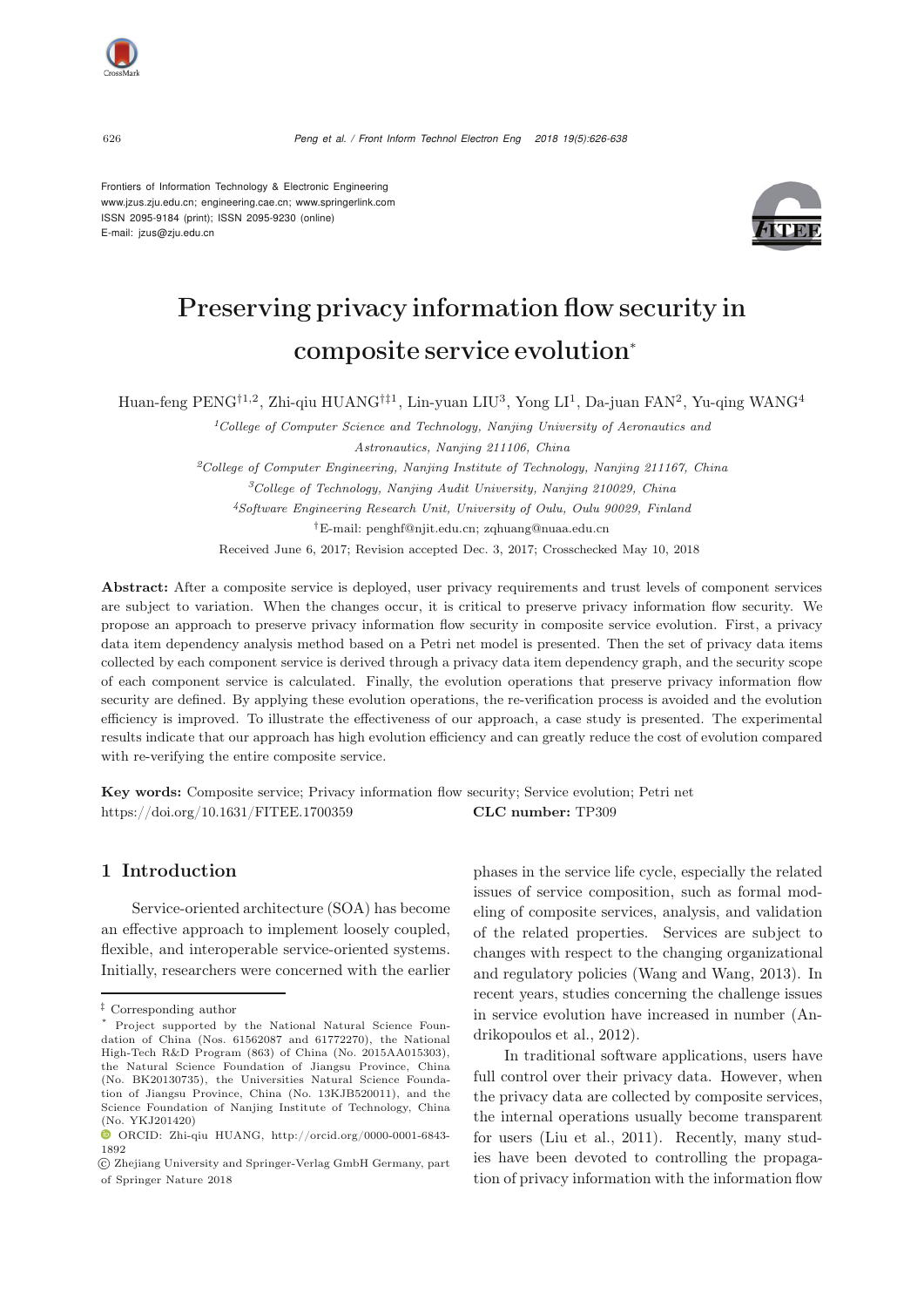control (IFC) technology in the domain of service computing. The usage of the IFC technology by composite service providers will increase users' confidence so that their privacy data are used correctly [\(Bacon et al.](#page-11-2), [2014\)](#page-11-2). However, the control flow, data flow, user privacy requirement, and trust levels of component services may change after a composite service is deployed. Preserving privacy information flow security in a composite service becomes an important evolutionary requirement.

In this study, we focus on how to preserve privacy information flow security in a composite service when user privacy requirements and trust levels of component services change. To address this issue, a possible approach is to re-verify the entire composite service. However, this approach incurs great evolutionary cost. To avoid the complex re-verification process and decrease the evolutionary cost, a better approach is to first identify the impact of the changes, and then enforce the evolution according to the impact identified. However, existing studies gave little attention to the evolution issues involved in privacy information flow control mechanisms. Based on the above discussion, we propose an evolution approach to preserve privacy information flow security in composite services. To give support to the subsequent evolution, when we initially verify the privacy information flow security, the privacy data dependencies are analyzed. Then for each component service, the privacy dataset it collects is derived from a privacy data item dependency graph, and its security scope is calculated. Finally, evolution operations are proposed for the changes of user privacy requirements and trust levels of component services. By applying these evolution operations, the complex re-verification process is avoided and the evolution efficiency is improved.

## 2 Related work

In this section, we discuss related studies on information security verification, change impact analysis, and approaches that preserve relevant properties during the process of evolution.

Since the IFC technology can control the legal propagation of information according to security policies such as the no-read-up and no-writedown r[ules](#page-11-3) [of](#page-11-3) [the](#page-11-3) [Bell-LaPadual](#page-11-3) [model](#page-11-3) [\(](#page-11-3)Bell and La-Padula, [1973](#page-11-3)), it has been considered as a promising approach to ensure information security. [Knorr](#page-11-4) [\(2001](#page-11-4)) used a workflow net to model the information and control flow of business processes, and verified information security through a coverability graph augmented with objects' security levels. However, the coverability graphs will grow rapidly with the number of places and transitions in workflow net models. [Zeng et al.](#page-12-1) [\(2016](#page-12-1)) proposed a dynamic flow-sensitive security model containing the Bell-Lapadula rules and cloud security rule for federated cloud systems. Colored Petri nets were used to represent the security model, and information security was verified b[y](#page-11-5) [using](#page-11-5) [existing](#page-11-5) [Petri](#page-11-5) [net](#page-11-5) [techniques.](#page-11-5) Accorsi et al. [\(2015](#page-11-5)) used Petri net reachability to verify information security in business processes based on the concept of place-based non-interference and declassification. A lattice model was employed to describe a security policy, and the verification work coul[d](#page-11-5) [be](#page-11-5) [performed](#page-11-5) [automatically.](#page-11-5) [Note](#page-11-5) [that](#page-11-5) Accorsi et al. [\(2015](#page-11-5)) focused on the examination of whether there was any information leakage between the multiple instances of a business process. [Xi et al.](#page-12-2) [\(2015](#page-12-2)) proposed a distributed secure service composition approach to comply with a security policy formalized by a security lattice. This can reduce the cost of verification compared with the global verification approach. However, this study focused only on a service chain, and more complicated composite services with the conditional and loop structure were not considered. In brief, the studies mentioned above did not consider user privacy requirements. Users may define release constraints on the combination of privacy data items in their privacy requirements. Therefore, the privacy information flows in a composite service are necessarily required to comply with both security policies and user privacy requirements. To address this issue, we propose a static analysis method for securing privacy information flows in composite services according to the characteristics of privacy protection in our previous study [\(Peng et al., 2017\)](#page-12-3).

Impact analysis is one of the key topics in the field of service evolution, which evaluates the change effects and provides evolution strategies to reduce risks and maintenance costs [\(Alam et al.](#page-11-6), [2015\)](#page-11-6). [Fokaefs et al.](#page-11-7) [\(2011\)](#page-11-7) performed an empirical study on the evolution of services and discussed how the changes of the web services description language (WSDL) files could potentially affect client applications. By analyzing the changes in different versions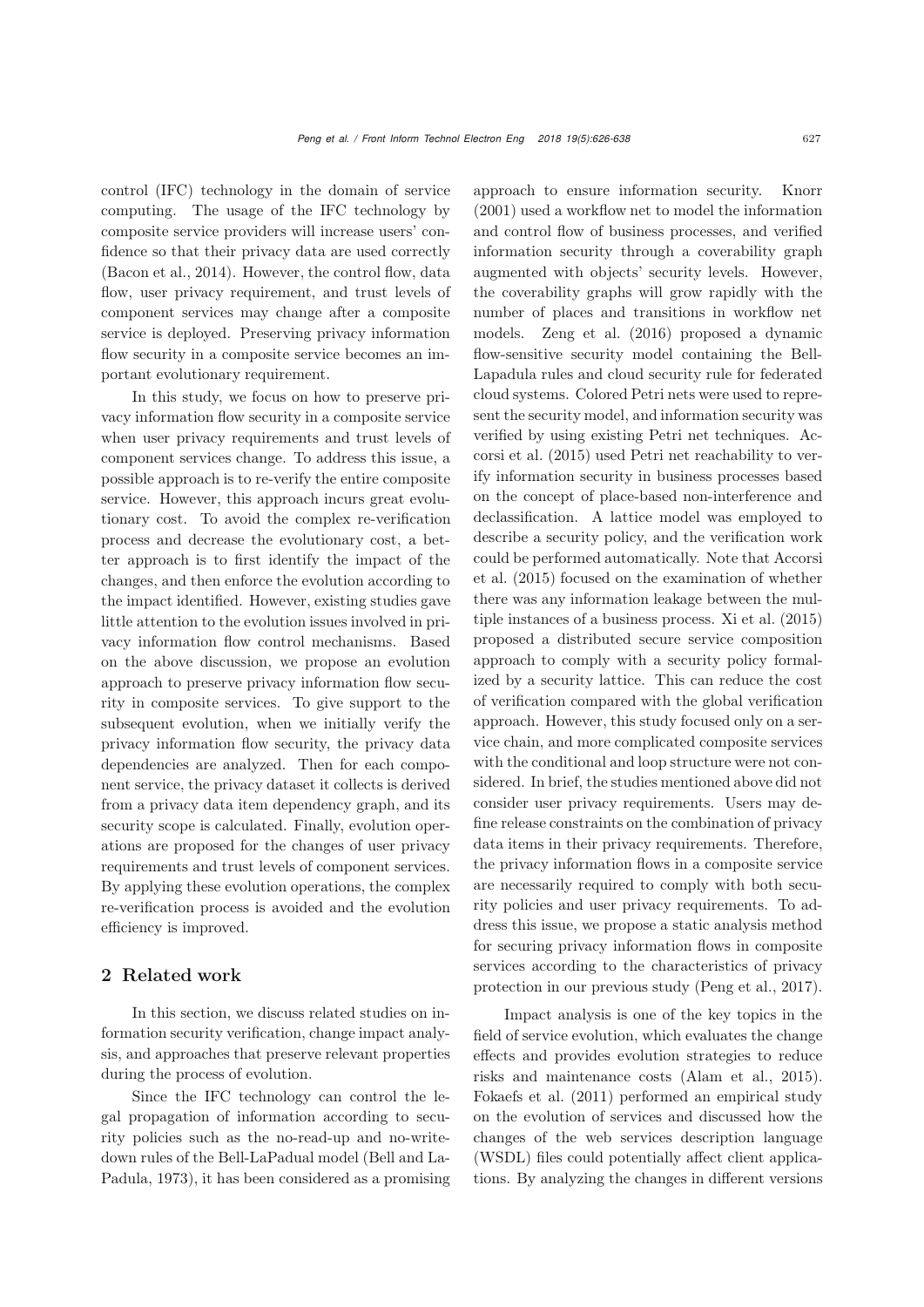of five real-world services, they draw the conclusion that services are usually expanded rather than being c[hanged](#page-12-4) [or](#page-12-4) [having](#page-12-4) [their](#page-12-4) [elements](#page-12-4) [removed.](#page-12-4) Qi et al. [\(2012](#page-12-4)) proposed a set of evolution operations and analyzed the trust impact of these operations by a trust dependency graph and a control flow graph. Three metrics were proposed to quantify the impact degree on the trust of component services and the composite service. [Wang and Capretz](#page-12-5) [\(2011\)](#page-12-5) proposed an approach to evaluate the change effects on a service-oriented system based on dependency analysis and information entropy. Dependency analysis was first used to measure the relative importance of each component service. Then the change effects were evaluated by combining information entropy with dependency analysis, which could facilitate decisio[ns](#page-12-6) [for](#page-12-6) [service-oriented](#page-12-6) [system](#page-12-6) [evolution.](#page-12-6) Wang et al. [\(2012\)](#page-12-6) focused on the analysis of dependencies between services and their supporting business processes. A set of change impact patterns was defined to analyze the change propagations. The proposed algorithms could determine the impact scopes affected b[y](#page-12-7) [the](#page-12-7) [service](#page-12-7) [and](#page-12-7) [process](#page-12-7) [changes.](#page-12-7) Wang and Capretz [\(2009](#page-12-7)) proposed an impact analysis model by constructing the intra-service and inter-service relation matrices. Thus, the dependencies and impact effects could be measured. The above-mentioned studies on impact analysis focused mainly on the interface, behavior, and non-function changes (e.g., trust and quality of service (QoS)). However, change impact analysis for privacy information flow security has not been addressed in existing studies.

How to ensure the relevant properties during evolutio[n](#page-12-8) [is](#page-12-8) [a](#page-12-8) [more](#page-12-8) [challenging](#page-12-8) [research](#page-12-8) [issue.](#page-12-8) van der Aalst [\(1997\)](#page-12-8) proposed eight basic transformation rules to modify a sound process. The resulting process kept soundness by applying these rules, which could make the modification more efficient than reverifying the entire process. Similarly, [Zeng et al.](#page-12-9) [\(2010](#page-12-9)) proposed a set of change operations including replacement, addition, deletion, and process structural adjustments, and the soundness of a new process could be satisfied after applying these change operations. [Song et al.](#page-12-10) [\(2010](#page-12-10)) focused on the problem of how to preserve data flow correctness for process adaptation, and proposed three criteria for process adaptation operations. Data flow correctness of the adapted process could be preserved with these criteria. However, this study assumed that each task has

one output at most, which limits practical applications. In brief, an important feature of the existing studies is that these approaches were proposed to meet a specific property of systems. However, the studies on evolution approaches for preserving information security are generally neglected.

The challenging issues in service evolution have been studied actively in recent years. However, existing studies focused mainly on the interface, behavior, and non-function (e.g., trust and QoS) changes. In this study, we pay special attention to the issue of how to preserve privacy information flow security in composite service evolution, which is generally neglected in the existing studies.

## 3 Preliminaries

To clearly present our approach, we introduce a lattice model and privacy workflow nets used to analyze data dependencies in composite services.

## <span id="page-2-0"></span>3.1 A lattice for secure information flow

Information security is generally related to the important aspects of confidentiality, integrity, and availability [\(Bishop](#page-11-8), [2002](#page-11-8)). In the domain of service computing, privacy protection focuses mainly on the confidentiality of user privacy information. We can formalize a privacy information flow security policy with a lattice proposed by [Denning](#page-11-9) [\(1976](#page-11-9)).

Definition 1 (Lattice) A lattice is defined by a tuple  $(SC, \rightarrow)$ , where SC denotes the finite set of security classes and  $\rightarrow$  represents the partial order relation defined on pairs of security classes.

In what follows, we assume SC =  $\{N, L, M, H, TH\}$ . For all sc, sc'  $\in$  SC, there exist a least upper bound operator ⊕ and a greatest lower bound operator  $\otimes$ . (SC, →) formalizes a security policy of privacy information flows from the perspective of confidentiality, which allows the no-read-up and no-write-down rules to be implemented.

Let  $P$  denote the set of privacy data items and  $O$  denote the power set of  $P$ . The set of component services is denoted by S. Note that  $s \in S$  and  $o \in O$ are assigned security classes in SC by a trust level map  $L_{\text{tl}}$  :  $S \to \text{SC}$  and a sensitivity level map  $L_{\text{sl}}$  :  $O \rightarrow SC$ .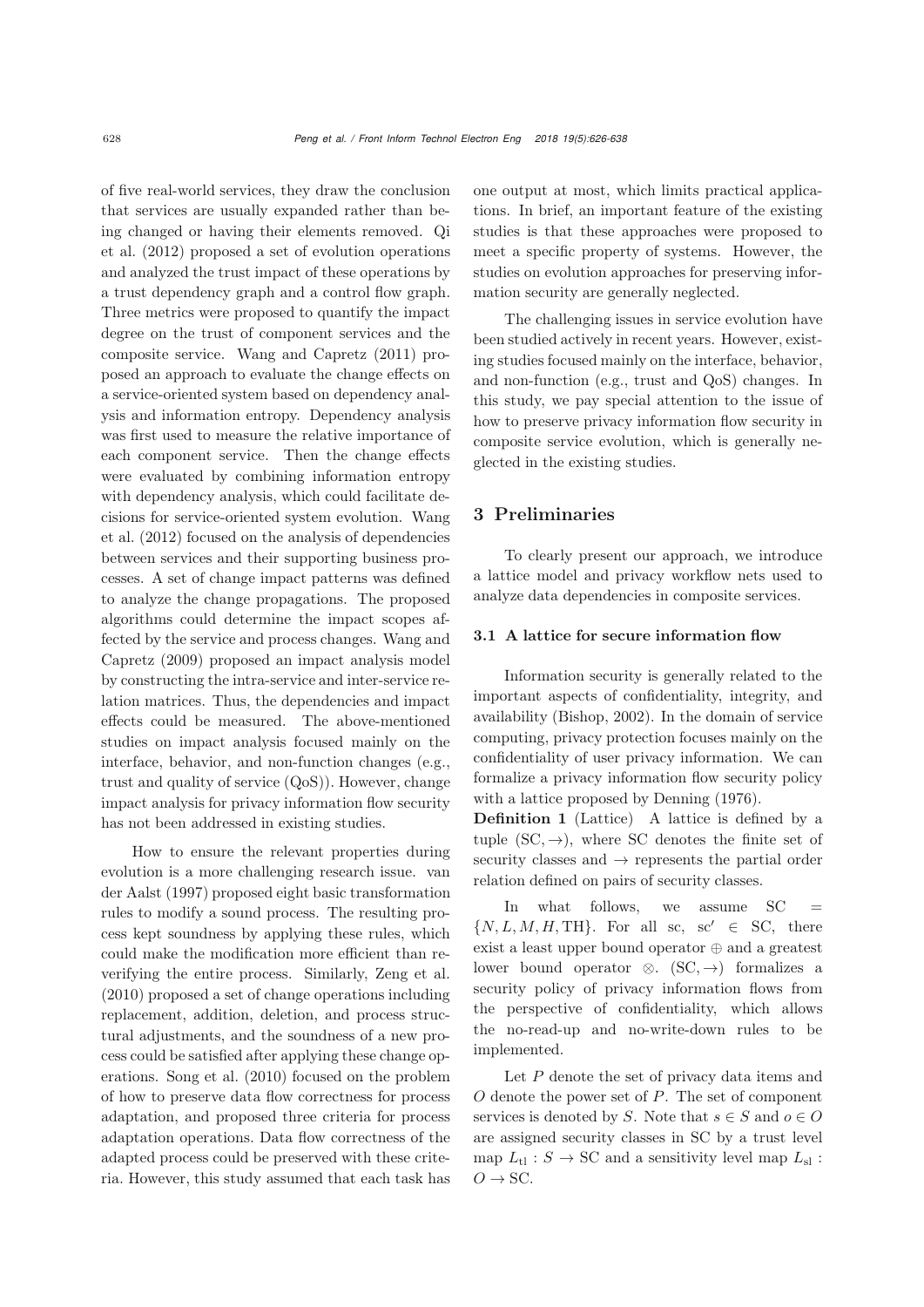#### 3.2 Privacy workflow net

The Petri net, a graphical language for modeling and validating the concurrent and distributed systems, provides rich analysis techniques and tools. By using Petri nets as a formalism, [Tan et al.](#page-12-11) [\(2009](#page-12-11)) analyzed the compatibility and mediation issues in service composition. [Yu et al.](#page-12-12) [\(2014\)](#page-12-12) validated the rationality and the transaction consistency of e-commerce business processes. [Yu et al.](#page-12-13) [\(2016\)](#page-12-13) detected malicious behaviors in the online shopping business processes.

To ensure privacy information security, we need to analyze data dependencies. For dependency analysis in service-based systems, formal dependency modeling, especially Petri nets based formalism, is more effective compared with directed graph based dependency analysis [\(Alam et al., 2015\)](#page-11-6). Workflow nets (WF-nets) as a class of Petri nets have become one of the standard ways to model and analyze business processes [\(Liu C et al., 2016;](#page-11-10) [Liu G et al.](#page-11-11), [2016\)](#page-11-11). Compared with other formalisms such as automata and process algebra, there exists an open source tool BPEL2oWFN [\(Lohmann et al., 2006](#page-11-12)), which provides a feature-complete mapping of the BPEL (a standard language for web service orchestration) process's control flow to WF-nets. We can extend this tool to make it support modeling data flow. By extending the classical WF-net with data places (read arcs and write arcs), [Peng et al.](#page-12-3) [\(2017\)](#page-12-3) proposed a privacy workflow net (PWF-net) that had the capability to model both control and data flows in composite services. Therefore, we use PWF-nets as a formalism to analyze data dependencies in composite services.

**Definition 2** (PWF-net) A tuple  $(P_c, T, F, P_d,$  $R, W, T_{\rm S}, T_{\rm A}$  is a PWF-net if and only if:

1.  $(P_c, T, F)$  is a WF-net, with the set of control places  $P_c$ , the set of transitions T, and the set of arcs  $F \subseteq P_{c} \times T \cup T \times P_{c};$ 

2.  $P_d$  is a set of data places;

3.  $P_c \cup P_d \cup T \neq \emptyset \land P_c \cap P_d = \emptyset \land P_c \cap T =$  $\varnothing \wedge P_{\rm d} \cap T = \varnothing;$ 

4.  $R \subseteq P_d \times T$  is a set of read arcs used only in connecting data places and transitions;

5.  $W \subseteq T \times P_d$  is a set of write arcs used only in connecting transitions and data places;

6.  $T_s$ :  $T \rightarrow$  SUBJECT is the subject labeling function. SUBJECT denotes the set of subjects involved in a composite service such as component services, the composite service, and the user;

7.  $T_A: T \to \text{ACTION}$  is the action labeling function.  $\text{ACTION} = \{\text{RECV}, \text{SND}, \text{ASGN}, \text{STRC}\},\$ where the first three elements denote message receiving, message sending, and assign activity, respectively, and STRC denotes auxiliary transitions used to model the structural activities.

The read set of t is denoted by  $r(t) = \{d | (d, t) \in$  $R$ , and the write set of t is denoted by  $w(t) =$  ${d|(t, d) \in W}.$ 

Definition 3 (Control view) Given a PWF-net  $PN = (P_c, T, F, P_d, R, W, T_S, T_A)$ , the control view of PN is defined by  $\text{PN}_{\text{cv}} = (P_{\text{c}}, T|_{P_{\text{c}}}, F)$ , where  $T|_{P_{\text{c}}}$ is the set of transitions connecting the control places. Definition 4 (Data view) Given a PWF-net  $PN = (P_c, T, F, P_d, R, W, T_S, T_A)$ , the data view of PN is defined by  $\text{PN}_{\text{dv}} = (P_{\text{d}}, T|_{P_{\text{d}}}, R, W)$ , where  $T|_{P_d}$  is the set of transitions connecting the data places.

**Definition 5** (Path) Let  $M_i \xrightarrow{\sigma} M_o$  denote that the firing sequence  $\sigma = \{t_1, t_2, \ldots, t_n\}$  leads from initial state  $M_i$  to end state  $M_0$ , where  $\sigma$  is called one path from  $M_i$  to  $M_o$ .

# <span id="page-3-0"></span>4 Underlying data acquisition method

To give support to the subsequent evolution, when we initially verify the privacy information flow security, the underlying data for evolution should be recorded. In this section, we present the underlying data acquisition method.

## 4.1 Privacy requirement description

Privacy data items can be divided into two categories. The privacy data item provided by users in the interactions with a composite service is referred to as a direct privacy data item. The data item newly generated during the execution of a composite service is referred to as an indirect privacy data item, which can indirectly expose user privacy information.

In the enforcement of the privacy information security policy, the sensitivity levels of direct privacy data items are specified in user privacy requirements. Definition 6 (Privacy rule) A privacy rule is defined by  $r = (Ds, sc)$ , where Ds is a finite set of direct privacy data items, and  $L_{\rm sl}(\text{Ds}) = \text{sc}$ , sc  $\in$  SC.

One rule specifies the sensitivity level of single or multiple direct privacy data items. In general, for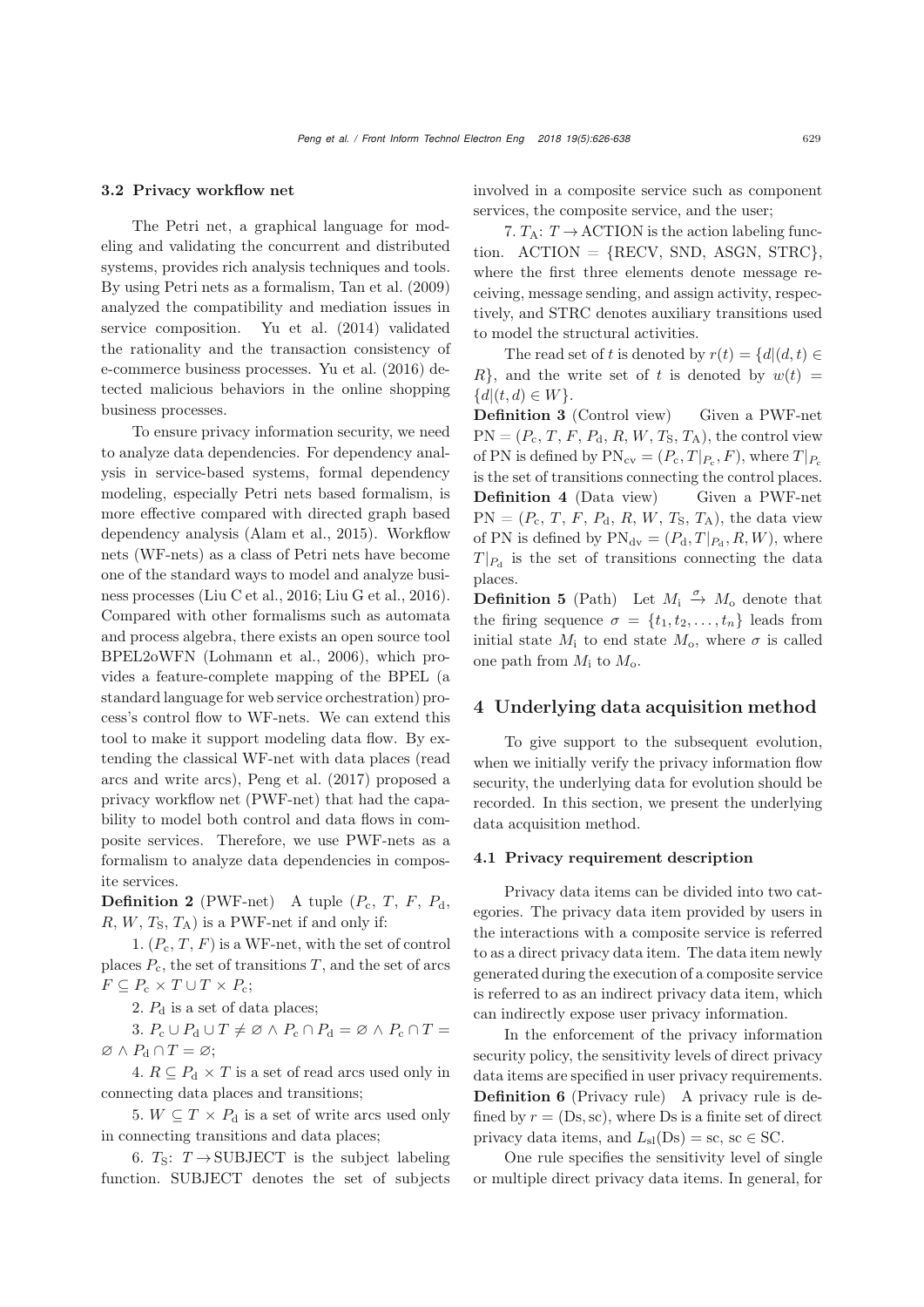Ds, the stricter the usage constraint is, the higher the sensitivity level is. Moreover, when users release multiple privacy data items together, they worry more about privacy information leakage than releasing a single data item. Therefore, the usage constraint on the combination of privacy data items will be stricter. For example, a user defines privacy rules  $r_1 = (\{\text{name}\}, H), r_2 = (\{\text{phone}\}, H)$  for the single release of name and phone, and  $r_3 = (\text{frame},$ phone}, TH) for releasing name and phone together. Definition 7 (Privacy requirement) The user privacy requirement is defined by  $PR = \{r_1, r_2, \ldots, r_n\},\$ which is a finite set of privacy rules.

## 4.2 Declassification policy

Definition 8 (Component service) A component service is defined by  $s = \text{(name, sc)}$ .

The element name uniquely identifies one component service, and sc is the trust level stated by s.  $L_{\text{tl}}(s)$  can be statically bounded to s.sc. However, to comply with the security policy, the sensitivity level of output data d will be s.sc, even if s has never collected any privacy data. Let s.Hds denote the set of privacy data items s has ever collected. In fact,  $L_{\rm sl}(d)$  is determined by s.Hds. Therefore, when  $L_{\rm sl}(d)$  is calculated,  $L_{\rm tl}(s)$  should be dynamically bounded to  $L_{\rm sl}(s.\text{Hds})$ . This can be regarded as a declassification policy for component services. If s has never collected any privacy data,  $L_{tl}(s)$  is N. As long as the operations of services comply with the security policy,  $L_{sl}(s,Hds)$  is equal to or lower than s.sc. Note that when the operations that release privacy data to s are checked,  $L_{tl}(s)$  is still s.sc.

## <span id="page-4-0"></span>4.3 Dependency analysis rule

The sensitivity levels of direct privacy data items are specified in user privacy requirements, while the sensitivity level of an indirect privacy data item is determined by the direct ones on which it depends. Many information flow analysis mechanisms can be used to derive data dependencies [\(She et al.](#page-12-14), [2011](#page-12-14); [Xi et al., 2015\)](#page-12-2). However, most of the existing mechanisms are insufficient when they are used for the privacy protection scenario on which this study focuses. Let d denote an indirect privacy data item newly generated or updated during the execution of a composite service and  $Dep(d)$  denote the set of privacy data items on which d depends. We present our

dependency analysis rules as follows:

DAR<sub>1</sub>:  $T_A(t) = \text{ASGN} \Rightarrow \text{Dep}(d) = r(t)$ , with  $w(t) = \{d\};$ 

DAR<sub>2</sub>:  $T_A(t) = \text{RECV} \Rightarrow \forall d \in w(t)$ , Dep $(d) =$  $T_{\rm S}(t)$ .Hds;

DAR<sub>3</sub>:  $T_A(t) =$ SND  $\Rightarrow$   $T_S(t)$ .Hds  $=$   $T_S(t)$ .Hds  $\cup$  r(t);

DAR<sub>4</sub>:  $\forall d_i, d_j, \exists d_k, d_k \in \text{Dep}(d_i) \land d_j \in$  $\text{Dep}(d_k) \Rightarrow \text{Dep}(d_i) = \text{Dep}(d_i) \cup \{d_i\}.$ 

Rule  $\mathrm{DAR}_1$  is used to analyze the transitions of type ASGN which correspond to assign activities. For fine-grained analysis of privacy information flows, one assign activity should be transformed to multiple transitions; i.e., each transition outputs only one indirect privacy data item. Therefore,  $Dep(d) = r(t)$  and  $w(t) = \{d\}$ , where  $r(t)$  and  $w(t)$ denote the read and write sets of  $t$ , respectively.

Rule  $\text{DAR}_2$  is used to analyze the transitions of type RECV which correspond to receive activities. According to the declassification policy,  $\forall d \in w(t)$ ,  $Dep(d) = T<sub>S</sub>(t)$ . Hds, where  $T<sub>S</sub>(t)$  denotes the component service corresponding to t, and  $T_S(t)$ . Hds denotes the privacy data items  $T<sub>S</sub>(t)$  has ever collected. We assume that users do not generate indirect privacy data items. Thus, if a composite service receives data from users (i.e.,  $T_S(t) =$  user), there is no need to apply rule  $\text{DAR}_2$ .

Rule  $\mathrm{DAR}_3$  is used to analyze the transitions of type SND which correspond to reply and one-way invoke activities. Both reply $(s, v)$  and invoke $(s, v)$  essentially send the content of variable  $v$  to component service s. Thus, we need to update the set of privacy data items s has ever collected, i.e.,  $T_S(t)$ . Hds =  $T_{\rm S}(t)$ .Hds  $\cup r(t)$ . Since users are trusted entities, there is no need to analyze  $t$  using rule DAR<sub>3</sub> when  $T_{\rm S}(t) =$  user. For request-response invoke $(s, v_1, v_2)$ , it first sends the content of variable  $v_1$  to s, and then outputs variable  $v_2$ . It can be modeled with two sequential transitions of type SND and RECV, and rules DAR<sup>3</sup> and DAR<sup>2</sup> are applied, respectively.

Rule DAR<sup>4</sup> derives the dependencies caused by transitivity. If  $d_i$  is dependent on  $d_k$  and  $d_k$  is in turn dependent on  $d_i$ ,  $d_i$  is also dependent on  $d_i$ .

Let  $DDep(d)$  denote the set of direct privacy data items on which d depends. According to rule  $\text{DAR}_4$ ,  $\text{DDep}(d)$  can be derived from  $\text{Dep}(d)$ . Furthermore, we can easily draw the conclusion that  $L_{\rm sl}(d) = L_{\rm sl}(\text{Dep}(d)) = L_{\rm sl}(\text{DDep}(d)).$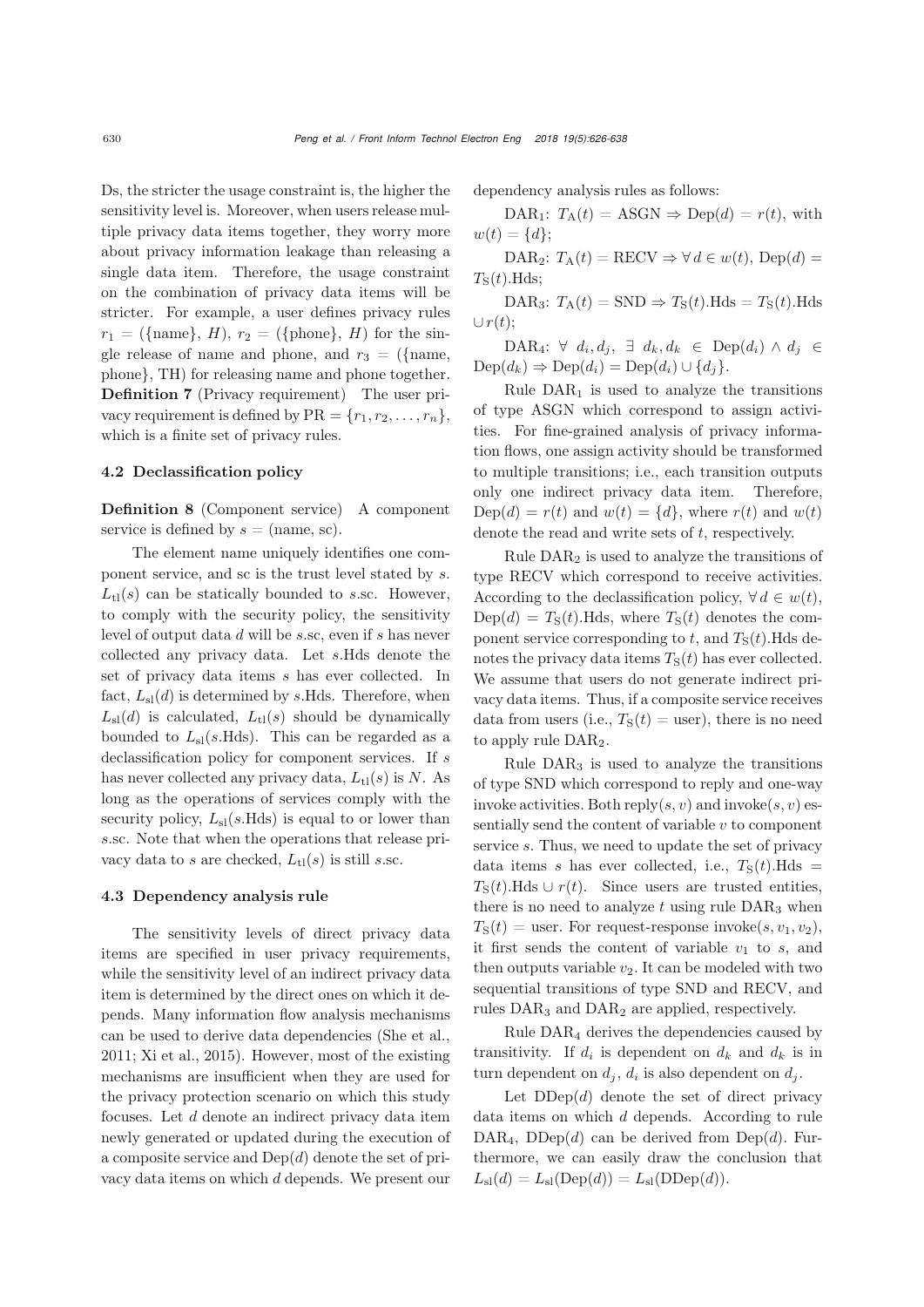#### 4.4 Dataset acquisition

To give support to the subsequent evolution, we need to obtain the set of direct privacy data items each component service collects when verifying privacy information flow security.

Definition 9 (Direct dependency) A direct dependency dDep is a tuple  $(d, Ds, t)$ , where d is an indirect privacy data item, Ds is a finite set of privacy data items, and  $t$  is called associated transition with its input Ds and output  $d$ . A direct dependency can be denoted by  $d \stackrel{t}{\rightarrow} \text{Ds}$ .

**Definition 10** (Dependency chain) Let chain $D =$  $\{\text{dDep}_1, \text{dDep}_2, \ldots, \text{dDep}_n\}$  be a sequence of direct dependencies. For any two adjacent dependencies dDep<sub>i</sub> and dDep<sub>i+1</sub>  $(1 \leq i \leq n-1)$ , if  $d_{i+1} \in \text{Ds}_i$ , chainD forms a dependency chain.

**Definition 11** (Indirect dependency) Let chain $D =$  $\{dDep_1, dDep_2, \ldots, dDep_n\}$  be a dependency chain. For any two direct dependencies dDep<sub>i</sub> and dDep<sub>i</sub>  $(i < j)$ , we can say that  $d_i$  indirectly depends on  $\mathrm{Ds}_j$ , which can be denoted by  $d_i \overset{*}{\to} \mathrm{Ds}_j$ .

A privacy data item dependency graph (PDIDG) can be constructed through the dependency analysis rules proposed in Section [4.3.](#page-4-0)

Definition 12 (PDIDG) A privacy data item dependency graph is a tuple  $(V, E, L)$ , where

1. V is a set of vertices;

2. E is a set of edges;

3.  $L : E \to T$  is the transition labeling function, where  $T$  is the set of transitions in a PWF-net.

The vertices with zero outdegree represent direct privacy data items, while the vertices with nonzero outdegree represent indirect privacy data items. The edge can be denoted by  $(v_i, v_j, t_m)$ ,  $v_i, v_j \in V$ ,  $t_m \in T$ . This means that  $v_i$  depends on  $v_j$  through transition  $t_m$ . Fig. [1](#page-5-0) shows an example of a PDIDG, where  $d_1$ ,  $d_2$ ,  $d_3$ , and  $d_4$  represent direct privacy data items, and  $d_5$ ,  $d_6$ , and  $d_7$  represent indirect ones. The dependency relationships are as follows:

Direct dependencies:  $d_6 \stackrel{t_2}{\longrightarrow} \{d_5, d_3\}, d_5 \stackrel{t_1}{\longrightarrow} \{d_1,$  $d_2$ ,  $d_7 \xrightarrow{t_3} \{d_3, d_4\};$ 

Dependency chains:  $d_6 \xrightarrow{t_2} \{d_5, d_3\}, d_5 \xrightarrow{t_1} \{d_1,$  $d_2$  };

Indirect dependencies:  $d_6 \stackrel{*}{\rightarrow} \{d_1, d_2\}.$ 

When we initially verify the privacy information flow security statically, all possible paths of a composite service should be analyzed. Let  $D(s)$ ,  $D^p(s)$ ,



<span id="page-5-0"></span>Fig. 1 An example of a privacy data item dependency graph

and  $D^{p,t}(s)$  denote the sets of direct privacy data items that are collected by component service s, path  $p$ , and transition  $t$ , respectively. Then the calculation of  $D^p(s)$  and  $D(s)$  can be respectively expressed as follows:

<span id="page-5-1"></span>
$$
D^{p}(s) = \bigcup_{i=1}^{n} D^{p,t_i}(s),
$$
 (1)

<span id="page-5-2"></span>
$$
D(s) = \bigcup_{i=1}^{n} D^{p_i}(s).
$$
 (2)

The steps of calculating  $D^p(s)$  are listed below:

Step 1: The privacy data item dependency graph  $G$  is initialized based on the user privacy requirement. G contains only direct privacy data item vertices after initialization.

Step 2:  $\forall s \in S$ ,  $D^p(s) = \emptyset \wedge s$ . Hds =  $\emptyset$ .

Step 3: Let V denote the set of vertices in current G and d denote the indirect privacy data item newly generated or updated. Each transition  $t$  in path  $p$ needs to be processed in turn.

1. As mentioned in Section [4.3,](#page-4-0) if the type of  $t$ is ASGN (i.e.,  $T_A(t) = \text{ASGN}$ ), the write set  $w(t)$ contains only one indirect privacy data item.

(1) If  $d \notin V$ , the corresponding vertex and dependency edges  $(d, d_i, t)$ ,  $\forall d_i \in r(t)$  are created.

(2) If  $d \in V$ , the firing of transition t redefines d, and the relevant dependencies need to be updated. Suppose transition  $t'$  has defined d before  $t$ . All existing dependency edges  $(d, d_j, t')$ ,  $\forall d_j \in r(t')$  should be removed first, and then new dependencies should be created.

For example, the dependency  $d_6 \stackrel{t_2}{\longrightarrow} \{d_5, d_3\}$ already exists in Fig. [1.](#page-5-0) There exist two dependency edges:  $(d_6, d_5, t_2)$  and  $(d_6, d_3, t_2)$ . This shows that the indirect privacy data item  $d_6$  has been defined by transition  $t_2$ . Now  $d_6$  is redefined by  $t$ . The edges  $(d_6, d_5, t_2)$  and  $(d_6, d_3, t_2)$  need to be removed, and the new edge  $(d_6, d_4, t)$  needs to be added. The updated graph is shown in Fig. [2.](#page-6-0)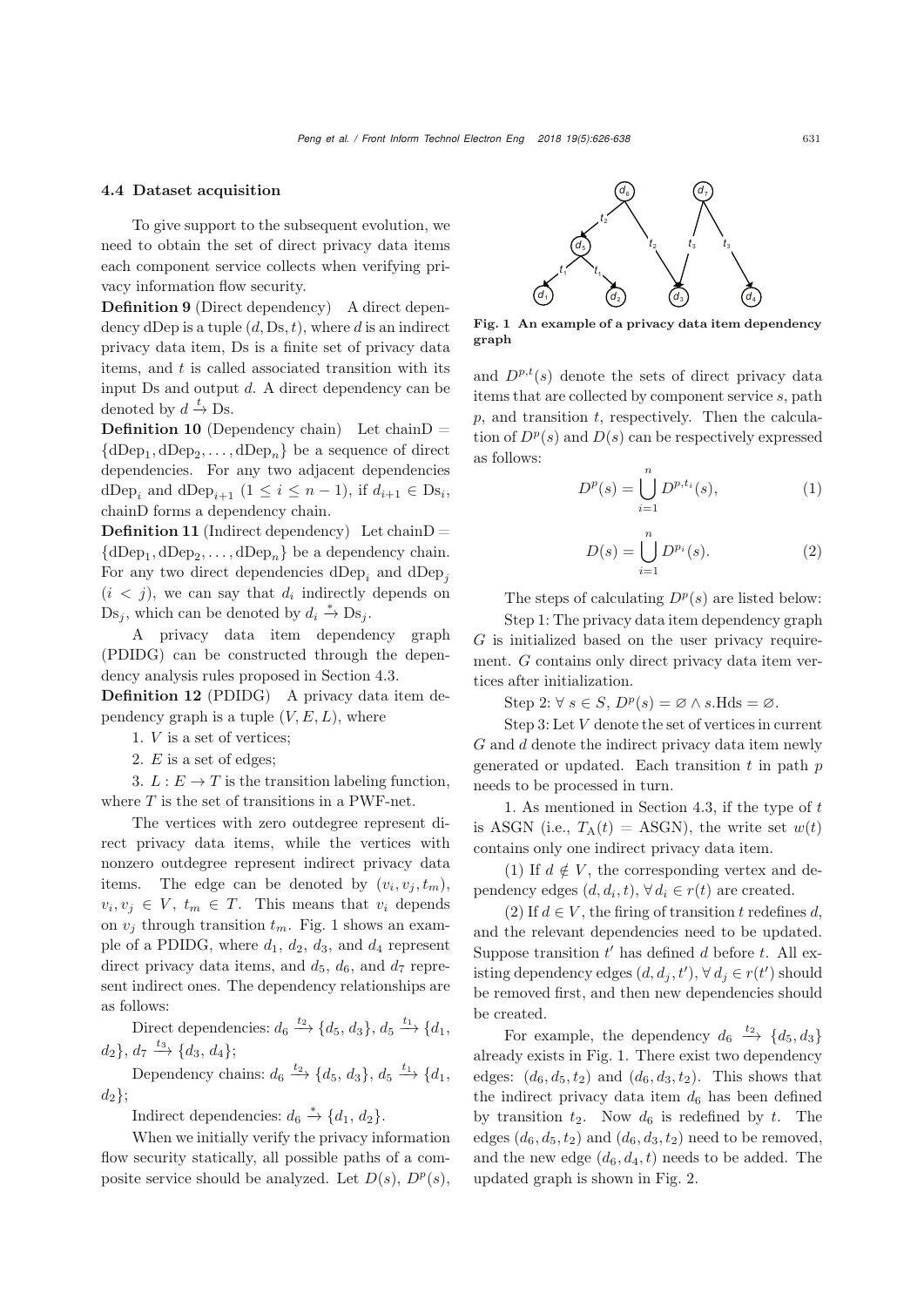

<span id="page-6-0"></span>Fig. 2 An updated privacy data item dependency graph

2. If the type of t is RECV (i.e.,  $T_A(t) = \text{RECV}$ ), the write set  $w(t)$  may contain multiple indirect privacy data items. The read set  $r(t)$  is  $T<sub>S</sub>(t)$ . Hds. In this case, each indirect privacy data item in  $w(t)$ should be processed as described above.

3. If the type of t is SND (i.e.,  $T_A(t) =$  SND),  $T<sub>S</sub>(t)$ .Hds needs to be updated, i.e.,  $T<sub>S</sub>(t)$ .Hds =  $T_{\rm S}(t)$ .Hds  $\cup$   $r(t)$ . Let DDep $(r(t))$  denote the set of direct privacy data items on which  $r(t)$  depends.  $D^{p,t}(T_{\rm S}(t))$  is equal to  $D\text{Dep}(r(t))$ , which can be derived from the dependency analysis rules and current G. Then  $D^p(T_S(t))$  can be updated by  $D^p(T_S(t)) =$  $D^p(T_S(t)) \cup D^{p,t}(T_S(t))$  according to Eq. [\(1\)](#page-5-1).

Repeat step 3 until all the transitions in path  $p$ have been processed.

For each component service s, the resulting  $D^p(s)$  is the set of direct privacy data items s collects through path p. Finally, we can obtain  $D(s)$  according to Eq.  $(2)$  after processing every path.  $D(s)$  needs to be calculated and recorded as the underlying data for the subsequent evolution when the privacy information flow security is initially verified.

#### 4.5 Path reduction

The paths can be derived from the control view of a PWF-net. However, concurrency of transitions may lead to the issue of path explosion. To address this issue, we propose a path reduction method in this subsection.

Fig. [3](#page-6-1) shows an example of the control view of a PWF-net and Fig. [4](#page-6-2) shows the corresponding cov-erability graph. In Fig. [3,](#page-6-1)  $t_3$ ,  $t_4$ , and  $t_5$  are concurrent transitions. Then there exist six paths:  $p_1 =$  $t_1t_2t_3t_4t_5t_6, p_2 = t_1t_2t_3t_5t_4t_6, p_3 = t_1t_2t_4t_3t_5t_6, p_4 =$  $t_1t_2t_4t_5t_3t_6$ ,  $p_5 = t_1t_2t_5t_3t_4t_6$ , and  $p_6 = t_1t_2t_5t_4t_3t_6$ .

Let  $p.T$  denote the set of transitions in  $p$  and PE denote the set of paths including the same transitions. For all  $p_i, p_j \in PE, p_i.T = p_j.T.$  The set of paths derived from a coverability graph is denoted by  $P = PE_1 \cup PE_2 \cup \cdots \cup PE_n$ , where  $\forall i \neq j$ ,



<span id="page-6-1"></span>Fig. 3 An example of the control view of a PWF-net



<span id="page-6-2"></span>Fig. 4 An example of a coverability graph

 $PE_i \cap PE_j = \emptyset$ . As shown in Fig. [4,](#page-6-2) all paths in P have the same set of transitions. Then  $PE_1 =$  ${p_1, p_2, p_3, p_4, p_5, p_6}$ ,  $P = PE_1$ . The paths in PE have the following property if any two concurrent transitions do not correspond to the same component service.

Property 1 The paths in PE are equivalent for the security verification of privacy information flows.

Proof When verifying the privacy information flow security, we need to analyze the data dependencies according to the security policy proposed in Section [3.1.](#page-2-0) Because the control and data flow in a composite service are determined, we need only to prove that the data dependencies in the paths of PE are consistent. Let  $p_i$  and  $p_j$  be two arbitrary paths in PE. The set of concurrent transitions in  $p_i$  and  $p_j$ is denoted by CT and the set of non-concurrent transitions is denoted by NT. Obviously, the transitions in NT do not lead to inconsistent data dependencies. Let  $t_i$  and  $t_j$  be two arbitrary concurrent transitions in CT. We assume that  $t_i$  and  $t_j$  do not correspond to the same component service. The operations on privacy data items can be summarized as follows:

(1)  $t_i$  and  $t_j$  read or write different privacy data items;

(2)  $t_i$  and  $t_j$  read the same privacy data item d;

(3)  $t_i$  writes privacy data item d, while  $t_i$  reads privacy data item d;

(4)  $t_i$  and  $t_j$  write the same privacy data item d.

Obviously, (1) and (2) will not lead to inconsistent data dependencies in  $p_i$  and  $p_j$ , while (3) and (4) may lead to data access exception, which should be avoided by establishing a synchronous relationship between  $t_i$  and  $t_j$ . Note that if  $t_i$  and  $t_j$  correspond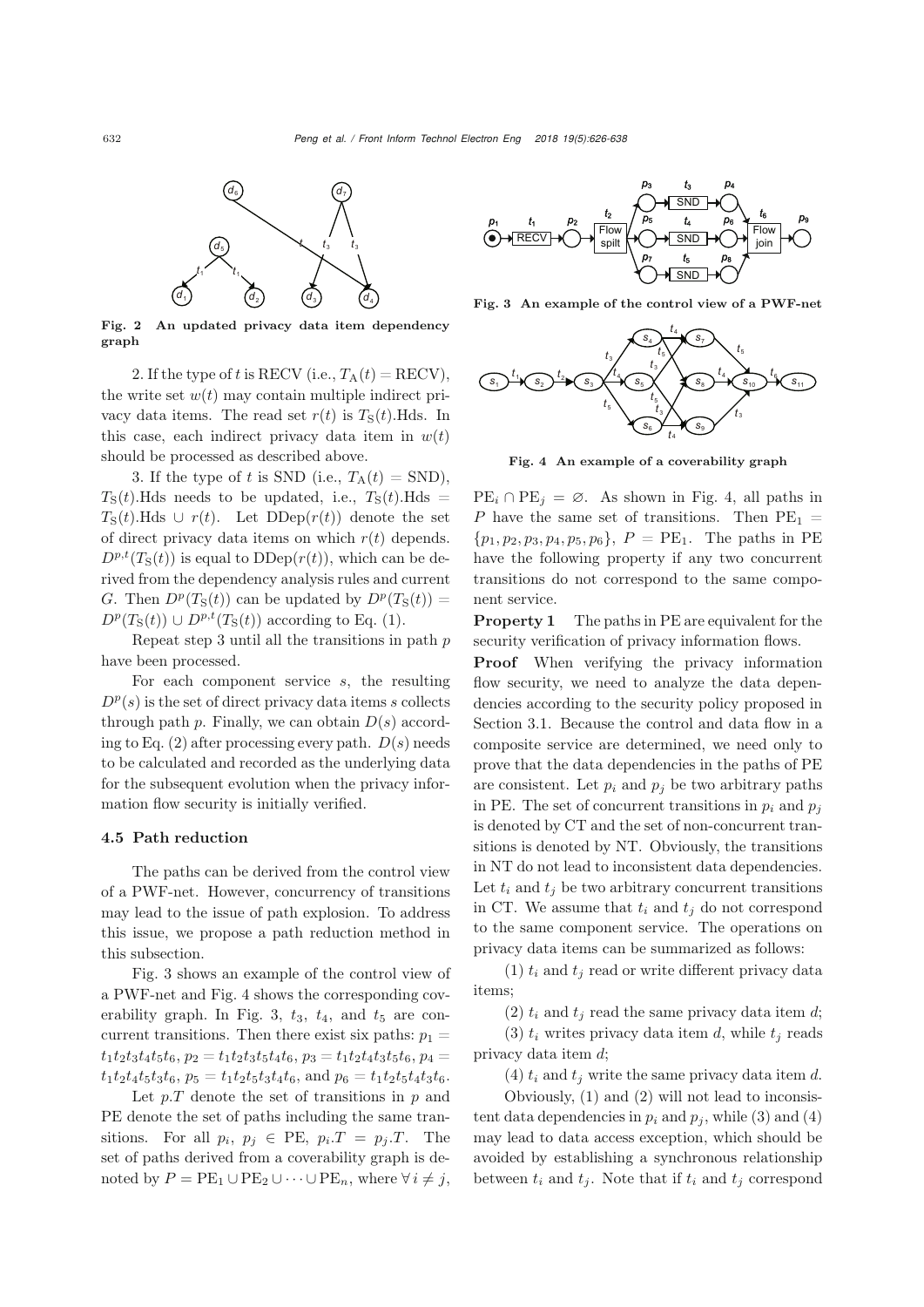to the same component service s, the concurrent execution of  $t_i$  and  $t_j$  may result in inconsistent data dependencies according to rules  $\text{DAR}_2$  and  $\text{DAR}_3$ . Therefore, the paths in PE are equivalent for the security verification of privacy information flows if two arbitrary concurrent transitions correspond to different component services.

Definition 13 (Independent path) An arbitrary path selected from PE is called an independent path. Definition 14 (Independent path set) An independent path set is defined by  $PI = \{p_i \mid p_i \in PE_i,$  $1 \leq i \leq n$ , where  $p_i$  is the independent path of  $PE_i$ ,  $P = PE_1 \cup PE_2 \cup \cdots \cup PE_n$ , and P is the set of paths derived from a coverability graph.

According to Property 1, we can select an arbitrary path from PE as an independent path, and need only to analyze the paths in PI. Thus, the number of paths that need to be analyzed can be greatly reduced, when two arbitrary concurrent transitions do not correspond to the same component service.

## 5 Evolution operations

## 5.1 Sensitivity level binding

Let DS denote a set of direct privacy data items. Because users may specify the sensitivity level for the combination of direct privacy data items, the calculation of  $L_{\rm sl}({\rm DS})$  should comply with user privacy requirements. For example, suppose that the user privacy requirement is as follows:  $r_1$  =  $({\text{small}}, M), r_2 = ({\text{name}}, M), \text{and } r_3 = ({\text{email}},$ name},  $H$ ). Given a set of direct privacy data items  $DS = \{\text{email}, \text{name}\}, L_{\text{sl}}(DS) \text{ should not be}$  $L_{\rm sl}(\{\text{email}\}) \oplus L_{\rm sl}(\{\text{name}\}) = M \oplus M = M$ . Since there exists rule  $r_3$  in the user requirement,  $L_{\rm sl}({\rm DS})$ should be  $L_{\rm sl}(\{\text{email}, \text{name}\}) = H$ .

The calculation of  $L_{sl}(DS)$  can be expressed as

<span id="page-7-2"></span>
$$
L_{\rm sl}({\rm DS})=L_{\rm sl}({\rm Ds}_1)\oplus L_{\rm sl}({\rm Ds}_2)\oplus\cdots\oplus L_{\rm sl}({\rm Ds}_n),\,\,(3)
$$

where  $Ds_i \in 2^{DS} \wedge Ds_i \in PR$  DSet  $(1 \leq i \leq n)$ ,  $2^{DS}$  denotes the power set of DS, PR DSet =  ${r_k, \text{Ds} | r_k \in \text{PR}, 1 \leq k \leq \text{PR}}$ , and  $|\text{PR}|$  is the number of elements in PR, which denotes the user privacy requirement.  $L_{sl}(Ds_i) = r_k$  sc, where  $Ds_i = r_k$ .Ds.

## 5.2 Evolution operations for the trust level changes

The trust levels of component services may change after the deployment of a composite service. To avoid the re-verification process, the security scope of each component service should be identified. As long as the new trust level belongs to the security scope, the security of privacy information flows in a composite service can be preserved.

<span id="page-7-0"></span>**Theorem 1** For each  $s \in S$ , if  $L_{\rm sl}(D^p(s)) \to L_{\rm tl}(s)$ , the privacy information flows in path p are secure.

Proof There are four categories of transitions: ASGN, SND, RECV, and STRC. Note that we do not consider the information leakage caused by the control flow in this study. As long as the transitions of type ASGN, SND, and RECV are secure, the privacy information flows in p are secure.

1. Transition  $t$  of type ASGN is secure, if  $L_{\rm sl}(r(t)) \to L_{\rm sl}(d)$ . From rule DAR<sub>1</sub>, Dep(d) =  $r(t)$ . Hence,  $L_{\rm sl}(d) = L_{\rm sl}(r(t))$  so that  $L_{\rm sl}(r(t)) \to L_{\rm sl}(d)$ . Therefore, t is always secure.

2. Transition t of type RECV is secure, if  $L_{\rm sl}(T_{\rm S}(t).Hds) \rightarrow L_{\rm sl}(d), \forall d \in w(t), \text{ where}$  $T<sub>S</sub>(t)$ . Hds denotes the set of privacy data items that component service  $T<sub>S</sub>(t)$  has ever collected. From rule DAR<sub>2</sub>, Dep(d) =  $T_S(t)$ .Hds,  $\forall d \in w(t)$ . Hence,  $L_{\rm sl}(T_{\rm S}(t).Hds) = L_{\rm sl}(d)$  and  $L_{\rm sl}(T_{\rm S}(t).Hds) \rightarrow L_{\rm sl}(d)$ . Therefore, t is always secure.

3. Transition t of type SND is secure, if  $L_{\rm sl}(r(t) \cup$  $T_{\rm S}(t)$ .Hds)  $\rightarrow$   $L_{\rm t1}(s)$ . Let  $D(r(t) \cup T_{\rm S}(t)$ .Hds) denote the set of direct privacy data items on which  $r(t)$  ∪  $T_{\rm S}(t)$ .Hds depends. Then  $L_{\rm sl}(r(t) \cup T_{\rm S}(t)$ .Hds) =  $L_{\rm sl}(D(r(t) \cup T_{\rm S}(t).Hds)).$   $D(r(t) \cup T_{\rm S}(t).Hds) \subseteq$  $D^p(s) \wedge L_{\rm sl}(D^p(s)) \rightarrow L_{\rm tl}(s)$  so that  $L_{\rm sl}(D(r(t)) \cup$  $T_{\rm S}(t)$ .Hds))  $\rightarrow$   $L_{\rm tl}(s)$ . Therefore, t is secure.

Let  $SC_s^p$  denote the security scope of s in path p. The calculation of  $\mathbf{SC}_{s}^{p}$  can be expressed as follows:

$$
SC_s^p = \{ sc \mid L_{sl}(D^p(s)) \to sc \land sc \in SC \}. \tag{4}
$$

<span id="page-7-1"></span>According to Theorem [1,](#page-7-0) as long as  $L_{tl}(s) \in \mathcal{SC}_s^p$ , the privacy information flows in path  $p$  are secure. **Theorem 2** For each  $s \in S$ , if  $L_{sl}(D(s)) \to L_{tl}(s)$ , the privacy information flows in a composite service

are secure.

**Proof**  $\forall p \in P, \forall s \in S, L_{\rm sl}(D(s)) \rightarrow L_{\rm tl}(s) \wedge D^p(s)$  $\subseteq D(s)$  such that  $L_{\rm sl}(D^p(s)) \to L_{\rm tl}(s)$ . Therefore, from Theorem [1,](#page-7-0) we know that the privacy information flows in a composite service are secure.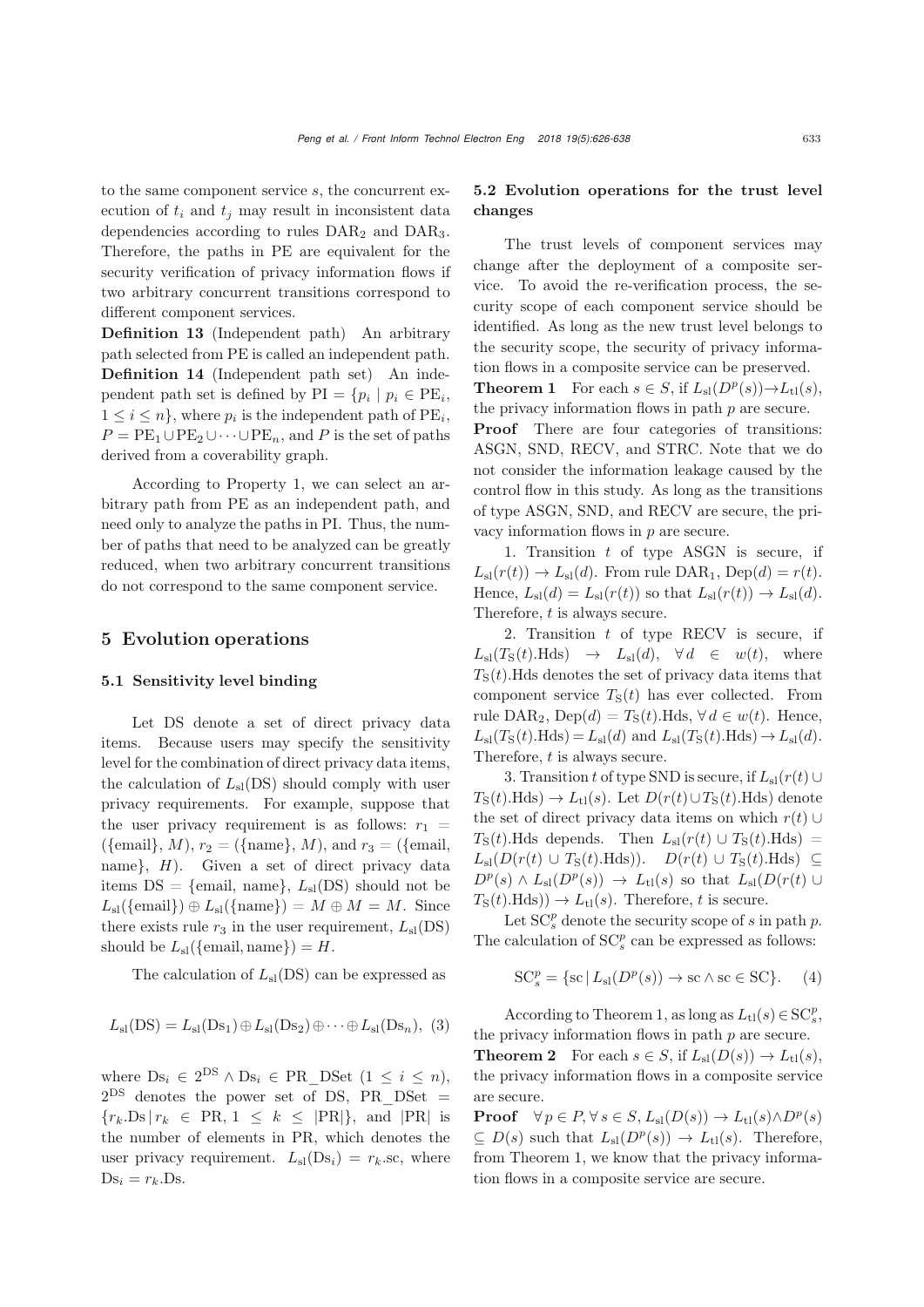Let  $SC_s$  denote the security scope of s. The calculation of  $SC_s$  can be expressed as follows:

<span id="page-8-1"></span>
$$
SC_s = \{ sc \mid L_{sl}(D(s)) \to sc \land sc \in SC \}. \tag{5}
$$

According to Theorem [2,](#page-7-1) as long as  $L_{tl}(s) \in$  $SC_s$ , the privacy information flows in a composite service are secure.

Evolution operation 1 When the trust level of component service s changes, to preserve privacy information flow security, the new trust level of s should belong to  $SC_s$ .

For example, suppose  $L_{\rm sl}(D(s)) = H$ ; thus, SC<sub>s</sub>  $= \{H, TH\}.$  To preserve privacy information flow security, the new trust level of s should be H or TH.

When we initially verify privacy information flow security,  $D(s)$  and  $SC_s$  of each component service s need to be calculated and recorded. We assume that the control flow, data flow, and user privacy requirements remain unchanged. As long as the new trust level of s belongs to its security scope, the privacy information flows in a composite service are still secure.

## 5.3 Evolution operations for the requirement changes

Assuming that the set of direct privacy data items remains unchanged, the changes in user privacy requirements can be summarized as follows:

(1) Modifying privacy rule  $r = (Ds, sc)$ : Ds does not change, and its sensitivity level sc is downgraded;

(2) Modifying privacy rule  $r = (Ds, sc)$ : Ds does not change, and its sensitivity level sc is upgraded;

(3) Modifying privacy rule  $r = (Ds, sc)$ : Ds changes, and its security class sc also changes;

(4) Modifying privacy rule  $r = (Ds, sc)$ : Ds changes, and its security class sc remains unchanged;

(5) Adding privacy rule  $r = (Ds, sc);$ 

(6) Deleting privacy rule  $r = (Ds, sc)$ .

Since the privacy information flows are secure before the user requirements change, (1) and (6) do not undermine privacy information flow security. When  $(2)$ – $(5)$  happen, we can recalculate  $L_{\rm sl}(D(s))$ and  $SC<sub>s</sub>$  for all component services, and then verify whether  $L_{\text{tl}}(s)$  belongs to  $\text{SC}_s$ .

Evolution operation 2.1 For each  $s \in S$ ,  $L_{\rm sl}(D(s))$  and SC<sub>s</sub> are recalculated. If  $L_{\rm sl}(D(s)) \rightarrow$  $L_{\text{tl}}(s)$  does not hold, to preserve privacy information flow security,  $L_{tl}(s)$  should be upgraded to sc,  $\mathrm{sc} \in \{ \mathrm{sc} \mid L_{\mathrm{sl}}(D(s)) \to \mathrm{sc} \wedge \mathrm{sc} \in \mathrm{SC} \}.$ 

According to Theorem [2,](#page-7-1) the privacy information flow security can be preserved through Evolution operation 2.1. In fact, the changes in user privacy requirements may affect only part of the component services, so we need only to evolve the component services involved in the changes. Let  $R_c$  denote the privacy rules in  $(2)$ – $(5)$  and  $D_c$  denote the set of direct privacy data items involved. The calculation of  $D_c$  can be expressed as follows:

$$
D_{\rm c} = \bigcup_{i=1}^{|R_{\rm c}|} r_i \cdot \text{Ds}, \ \forall \, r_i \in R_{\rm c}.\tag{6}
$$

Let  $S_c$  denote the set of component services involved in the changes; thus,  $S_c = \{s | D(s) \cap D_c \neq$  $\emptyset \wedge s \in S$ .

<span id="page-8-0"></span>**Theorem 3** For each  $s \in S_c$ , if  $L_{sl}(D(s)) \to L_{tl}(s)$ , the privacy information flows in a composite service are still secure.

**Proof** Let  $S_{nc}$  denote the set of component services that are not affected by the changes in user requirements. Thus,  $S_{nc} = \{s | D(s) \cap D_c = \emptyset \land s \in S\}$ and  $S = S_c \cup S_{nc} \wedge S_c \cap S_{nc} = \emptyset$ . The privacy information flows are secure before changes such that  $\forall s \in S_{\text{nc}}, L_{\text{sl}}(D(s)) \to L_{\text{tl}}(s)$ . Therefore,  $\forall s \in S$ ,  $L_{\rm sl}(D(s)) \to L_{\rm tl}(s)$ . From Theorem [2,](#page-7-1) the privacy information flows are still secure.

Evolution operation 2.2 For each  $s \in S_c$ ,  $L_{\rm sl}(D(s))$  and SC<sub>s</sub> are recalculated. If  $L_{\rm sl}(D(s)) \rightarrow$  $L_{\text{tl}}(s)$  does not hold, to preserve privacy information flow security,  $L_{tl}(s)$  should be upgraded to sc,  $\mathrm{sc} \in \{ \mathrm{sc} \mid L_{\mathrm{sl}}(D(s)) \to \mathrm{sc} \wedge \mathrm{sc} \in \mathrm{SC} \}.$ 

According to Theorem [3,](#page-8-0) the privacy information flow security can be preserved through Evolution operation 2.2.

## 5.4 Discussion

In this study, we propose a set of evolution operations that preserve privacy information flow security. By applying these evolution operations, we can avoid the re-verification process and improve the evolutionary efficiency. When the trust levels of component services change, we can use Evolution operation 1. When the user privacy requirements change, we can use Evolution operation 2.1 or Evolution operation 2.2. For Evolution operation 2.1, we need to recalculate  $L_{\rm sl}(D(s))$  and  $SC_s$  for all component services, and its time cost is the highest among these operations. For Evolution operation 2.2, we need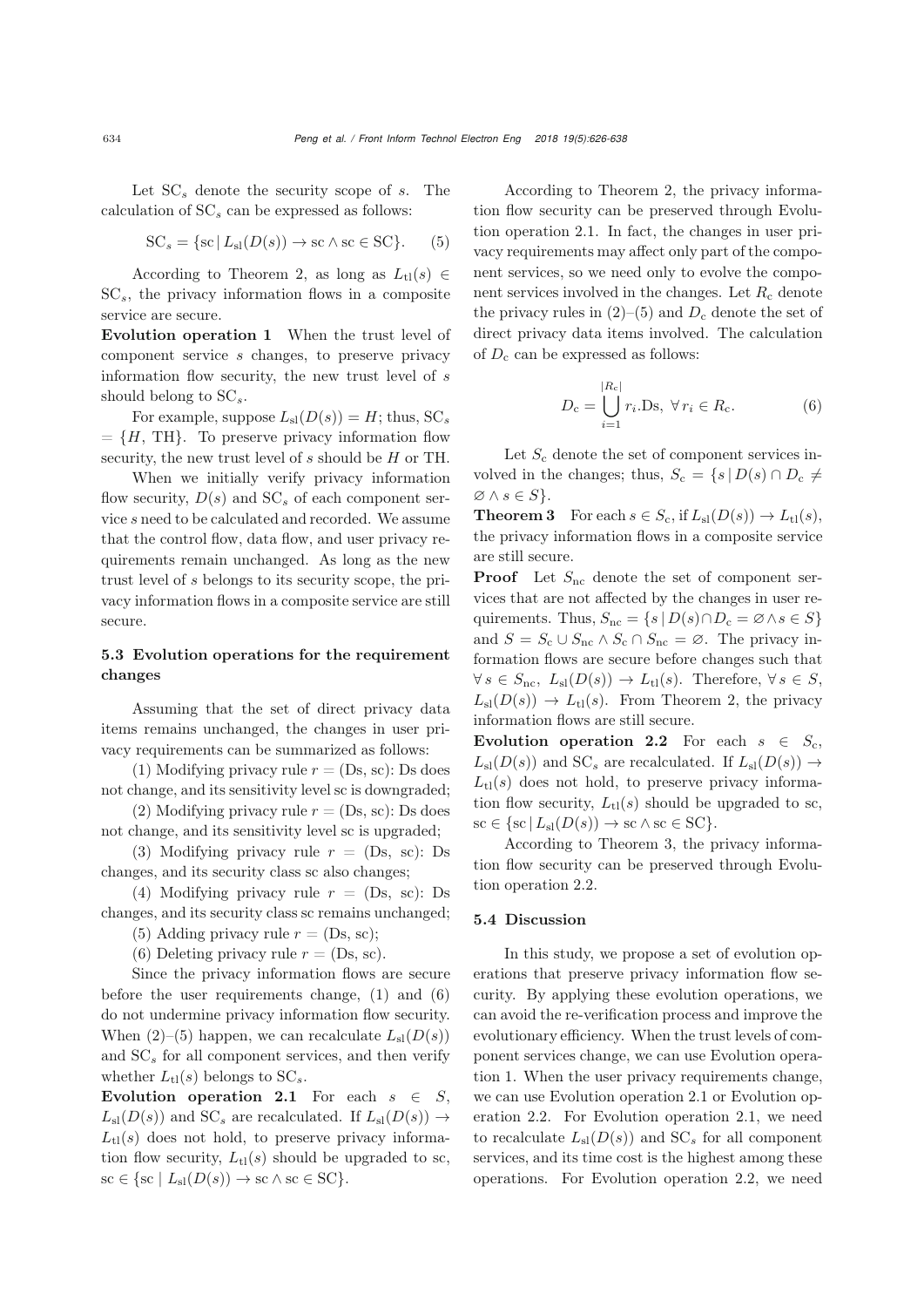only to recalculate  $L_{\rm sl}(D(s))$  and  $SC_s$  for the component services involved in the changes. Obviously, Evolution operation 2.2 is more suitable than Evolution operation 2.1 if the user requirements have small changes. If the trust levels of component services and user privacy requirements change at the same time, we can use Evolution operation 2.1 to deal with this case.

Users may interact with a composite service multiple times, and each time a different path is executed. For example, users release name and phone to component service s through paths  $p_1$  and  $p_2$ , respectively, and the result of interactions is that s collects  $D(s) = \{name, phone\}$ . Suppose the user privacy requirement is as follows:  $r_1 = (\{\text{name}\}, M),$  $r_2 = (\{\text{phone}\}, M), r_3 = (\{\text{name}, \text{phone}\}, H), \text{ and}$ the trust level of s is  $L_{tl}(s) = M$ . Although  $L_{\rm sl}(\{\text{name}\}) \rightarrow L_{\rm tl}(s) \land L_{\rm sl}(\{\text{phone}\}) \rightarrow L_{\rm tl}(s)$ holds,  $L_{\rm sl}(\{\text{name}, \text{phone}\}) \rightarrow L_{\rm tl}(s)$  does not hold, which violates privacy rule  $r_3$ . Therefore, privacy information leakage can be prevented more strictly in our approach.

# 6 Case study and performance analysis

#### 6.1 Case study

In this subsection, a travel agent (TA) is used to illustrate our evolution approach. Through combining three existing and independent services, flight, hotel, and pay, TA can provide one-stop service according to a user's travel plan. Suppose user Bob regards name, phone, id-number, and credit-cardinfo as direct privacy data items, and the privacy requirement is as follows:

 $\sqrt{ }$  $\int$  $\begin{bmatrix} \frac{1}{\sqrt{2}} & \frac{1}{\sqrt{2}} \\ \frac{1}{\sqrt{2}} & \frac{1}{\sqrt{2}} \\ \frac{1}{\sqrt{2}} & \frac{1}{\sqrt{2}} \end{bmatrix}$  $r_1 = (\{\text{name}\}, M),$  $r_2 = (\{\text{phone}\}, M),$  $r_3 = (\text{id-number}, H),$  $r_4 = (\{ \text{credit-card-info} \}, H),$  $r_5 = (\text{frame, id-number, credit-card-info}, TH).$ 

Furthermore, suppose the trust levels of hotel, flight, and pay are  $M$ ,  $H$ , and TH, respectively. Fig. [5](#page-9-0) shows the control view of TA's PWF-net model. To simplify the presentation, we assume that the payments are processed together after the completion of flight and hotel booking. We skip the assign activities and the process of querying flight and hotel information in Fig. [5.](#page-9-0)



<span id="page-9-0"></span>Fig. 5 Control view of the travel agent

 $\{t_3,t_4\}$  and  $\{t_5,t_6\}$  correspond to hotel and flight booking operations, respectively, and the transitions will execute concurrently with the ones in another group. Since any two concurrent transitions do not correspond to the same component service, the paths that need to be analyzed can be reduced. In this case, we need only to verify  $p_1 =$  $t_1t_2t_3t_4t_5t_6t_7t_8t_9t_{10}$  according to the path reduction method proposed in Section [4.](#page-3-0) Table [1](#page-10-0) shows the analysis process of path  $p_1$ .

During the static verification of privacy information flow security, we need to record the underlying data for the subsequent evolution. Table [2](#page-10-1) shows the underlying data.

According to our approach,  $D(hotel)$  =  $D^{p_1}(\text{hotel}) = \{\text{name}, \text{phone}\}, D(\text{flight}) = D^{p_1}(\text{flight})$  $=$  {name, id-number}, and  $D(\text{pay}) = D^{p_1}(\text{pay}) =$ {name, phone, id-number, credit-card-info}. From Eq. [\(5\)](#page-8-1),  $SC_{\text{hotel}} = \{M, H, TH\}$ ,  $SC_{\text{flight}} = \{H, TH\}$ , and  $SC<sub>pay</sub> = {TH}.$  The current trust levels of hotel, flight, and pay are  $M$ ,  $H$ , and TH, respectively. In this case, the privacy information flows in the TA are secure because  $M \in \text{SC}_{\text{hotel}} \land H \in \text{SC}_{\text{flight}} \land \text{TH} \in$  $SC<sub>pay</sub>$ . The privacy information flows remain secure, as long as the new trust level of each component service belongs to its security scope according to Evolution operation 1.

Suppose that Bob updates the third privacy rule to  $r_3 = (\text{id-number}, TH)$ . The change set of privacy rules is  $R_c = \{r_3\}$ , the set of direct privacy data items involved is  $D_c = \{\text{id-number}\},\,$  and the set of component services involved is  $S_c = \{\text{flight},\}$ pay}. For service flight,  $L_{\rm sl}(D(\text{flight})) = L_{\rm sl}(\{\text{name},$ id-number}) = TH and  $L_{tl}$ (flight) = H such that  $L_{\rm sl}(D(\text{flight})) \rightarrow L_{\rm tl}(\text{flight})$  does not hold. The new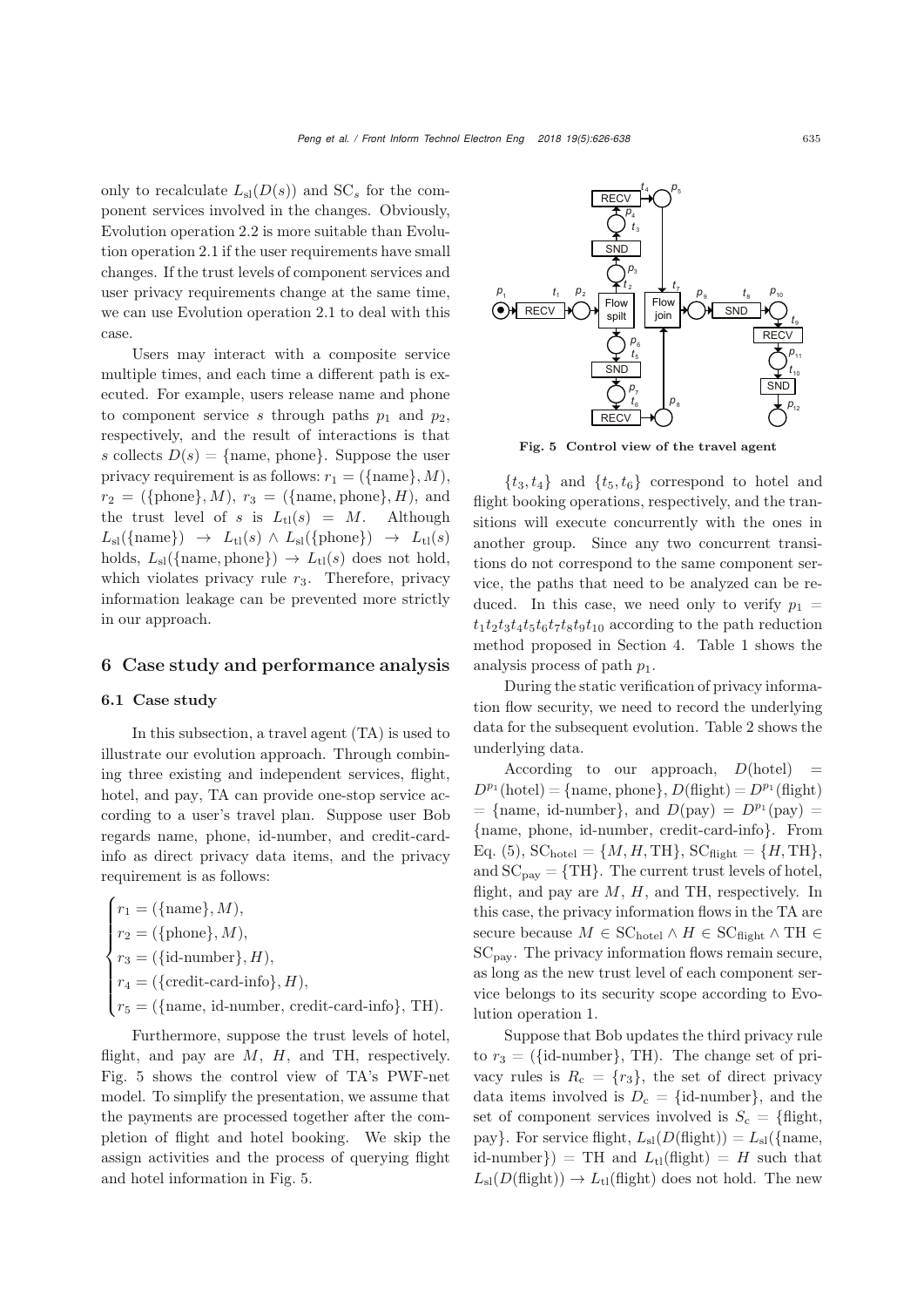| Transition | Type        | Corresponding<br>operation    | Set of input privacy<br>data items                                   | Set of output privacy<br>data items                                              | Subject | Subject.Hds                                                          |
|------------|-------------|-------------------------------|----------------------------------------------------------------------|----------------------------------------------------------------------------------|---------|----------------------------------------------------------------------|
| $t_1$      | <b>RECV</b> | Travel booking                | None                                                                 | {name, id-number,<br>$\{\operatorname{credit-card-info}, \operatorname{phone}\}$ | User    | N/A                                                                  |
| $t_2$      | Flow split  | N/A                           | None                                                                 | None                                                                             | TA      | N/A                                                                  |
| $t_3$      | <b>SND</b>  | Hotel booking                 | {name, phone}                                                        | None                                                                             | Hotel   | $\{name, phone\}$                                                    |
| $t_4$      | <b>RECV</b> | Response to hotel<br>booking  | ${\{name, phone\}}$                                                  | {hotel-booking-info}                                                             | Hotel   | $\{name, phone\}$                                                    |
| $t_5$      | <b>SND</b>  | Flight booking                | ${\{name, id-number\}}$                                              | None                                                                             | Flight  | ${\{name, id-number\}}$                                              |
| $t_6$      | <b>RECV</b> | Response to flight<br>booking | {name, id-number}                                                    | {flight-booking-info}                                                            | Flight  | ${\{name, id-number\}}$                                              |
| $t_7$      | Flow join   | N/A                           | None                                                                 | None                                                                             | TA      | N/A                                                                  |
| $t_8$      | <b>SND</b>  | Payment request               | {hotel-booking-info,<br>flight-booking-info,<br>$credit-card-info$ } | None                                                                             | Pay     | {hotel-booking-info,<br>flight-booking-info,<br>$credit-card-info$ } |
| $t_{9}$    | <b>RECV</b> | Response to<br>payment        | {hotel-booking-info,<br>flight-booking-info,<br>$credit-card-info$ } | $\{pay-result\}$                                                                 | Pay     | {hotel-booking-info,<br>flight-booking-info,<br>$credit-card-info$ } |
| $t_{10}$   | <b>SND</b>  | Response to travel<br>booking | {hotel-booking-info,<br>flight-booking-info,<br>$credit-card-info$ } | None                                                                             | User    | N/A                                                                  |

<span id="page-10-0"></span>Table 1 Analysis process of path *p***<sup>1</sup>**

Subject.Hds: set of privacy data items a subject has ever collected; N/A: not available

<span id="page-10-1"></span>Table 2 Underlying data for evolution

| Service | $D^{p_1}(s)$                               | D(s)                                       | $SC_s$       |
|---------|--------------------------------------------|--------------------------------------------|--------------|
| Hotel   | ${\{name, phone\}}$                        | ${\{name, phone\}}$                        | ${M, H, TH}$ |
| Flight  | ${\{name, id-number\}}$                    | ${\{name, id-number\}}$                    | ${H, TH}$    |
| Pay     | {name, phone, id-number, credit-card-info} | {name, phone, id-number, credit-card-info} | $\{TH\}$     |

 $D(s)$  and  $D<sup>p</sup>(s)$  denote the sets of direct privacy data items collected by component service s and path p, respectively;  $\mathrm{SC}_s\colon$  the security scope of  $s$ 

security scope is  $SC_{flight} = \{TH\}$ . To preserve privacy information flow security, the new trust level of service flight should be TH according to Evolution operation 2.2. For service pay, since  $L_{tl}(pay) = TH$ and  $L_{\rm sl}(D(\text{pay})) = L_{\rm sl}(\text{name, phone, id-number},$ credit-card-info} $) = TH$ , the changes do not undermine the security of privacy information flows to it. Because service hotel is not affected by the changes, the privacy information flows to it are still secure.

## 6.2 Performance analysis

Since the time cost of Evolution operation 2.1 is the highest among the three evolution operations, we evaluate it through simulations. The simulation program is developed with JDK1.7 and runs in a PC (Intel Core i3 CPU @ 2.4 GHz, 4 GB memory, and Windows 7 Professional). Let  $n$  denote the number of direct privacy data items and  $m$  denote the number of component services. Suppose the number of privacy rules is 2n. The number of privacy rules for

the combination (including  $n/2$  data items) of privacy data items is  $n$ . The number of direct privacy data items collected by each component service is  $n/2$ . Fig. [6](#page-10-2) shows the execution time of Evolution operation 2.1.



<span id="page-10-2"></span>Fig. 6 Time cost of Evolution operation 2.1

According to Eq. [\(3\)](#page-7-2), the time complexity of the calculation of  $L_{\rm sl}(D(s))$  is  $O(n^3)$ . Because Evolution operation 2.1 needs to verify  $L_{\rm sl}(D(s)) \rightarrow L_{\rm tl}(s)$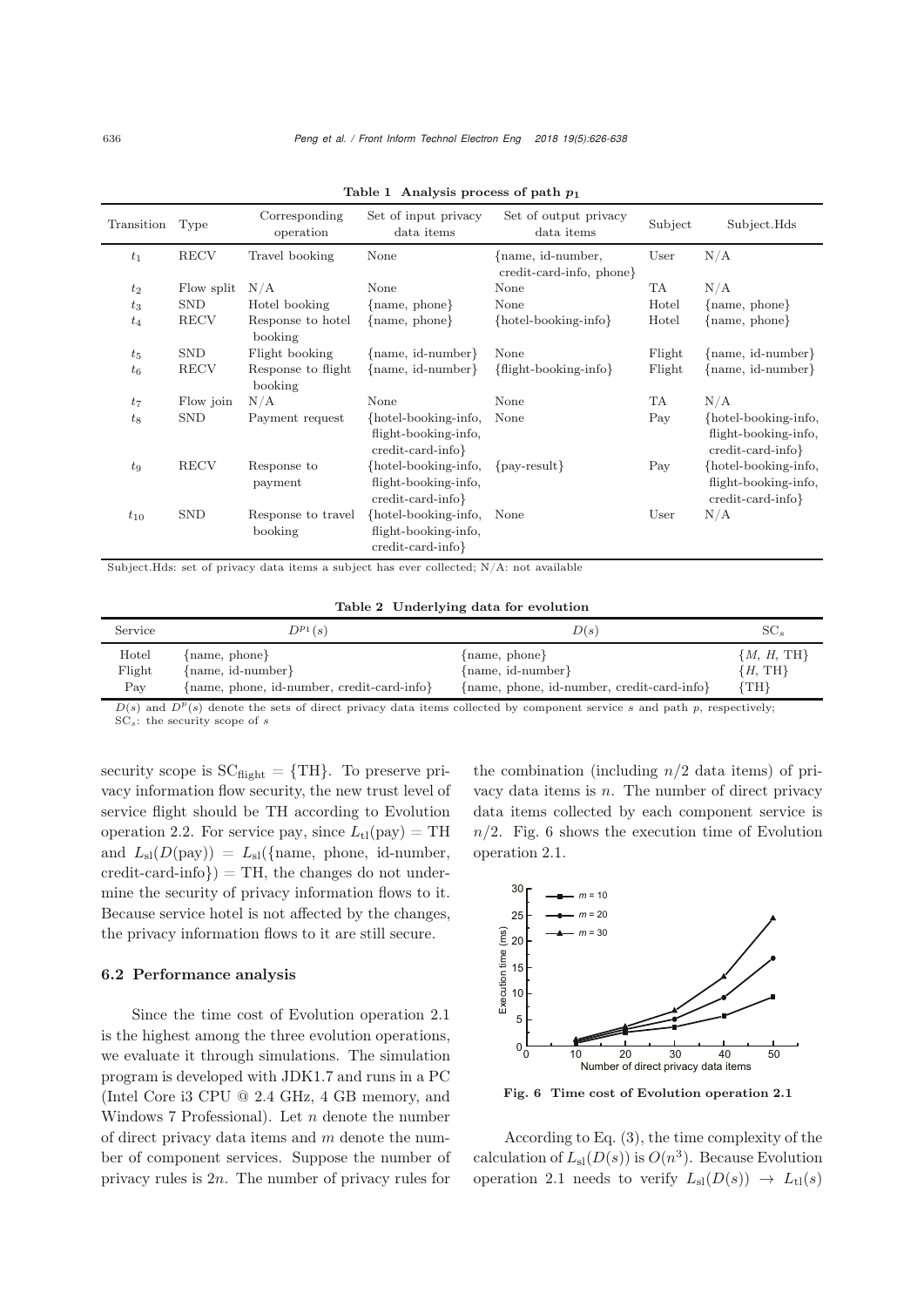for all component services, its time complexity is  $O(mn^3)$ . As shown in Fig. [6,](#page-10-2) the execution time of Evolution operation 2.1 does not grow drastically as  $m$  and  $n$  increase. In practical applications, the numbers of direct privacy data items and component services are usually small. The simulation results show that the evolution operations have high evolution efficiency.

Now, we investigate the time cost of our approach compared to that of re-verifying the entire composite service. We still choose Evolution operation 2.1 for comparative analysis. Suppose that there is only one path that needs to be verified. The number of transitions is  $2m$  and the number of privacy data items processed by each transition is  $n/2$ . Fig. [7](#page-11-13) shows the time costs of different approaches when  $m$ is 10.



<span id="page-11-13"></span>Fig. 7 Time cost by Evolution operation 2.1 and complete re-verification  $(m = 10)$ 

As shown in Fig. [7,](#page-11-13) compared with re-verifying the entire composite service, our approach is superior in terms of time cost. The underlying data for the subsequent evolution have already been recorded when we initially verify the privacy information flow security. Therefore, the time cost of our approach is irrelevant to the number of paths in a composite service, and this can greatly reduce the cost of evolution.

# 7 Conclusions and future work

In this study, we have investigated how to preserve privacy information flow security in a composite service, when the trust levels of component services and user requirements change. Based on the underlying data recorded during static verification, evolution operations that preserve privacy information flow security have been proposed. Furthermore,

we have illustrated the effectiveness of our approach through a case study. Compared with re-verifying the entire composite service, we have shown through simulations that our approach can reduce the evolution cost more effectively. In the scenario of online evolution, too long verification time is generally unacceptable. Through our approach, the complicated re-verification process can be avoided, and the evolution efficiency can be improved greatly. However, our approach does not consider privacy information leakage caused by control flow. In the future, we will intend to extend our work to address this issue.

#### References

- <span id="page-11-5"></span>Accorsi R, Lehmann A, Lohmann N, 2015. Information leak detection in business process models: theory, application, and tool support. *Inform Syst*, 47:244-257. https://doi.org/10.1016/j.is.2013.12.006
- <span id="page-11-6"></span>Alam KA, Ahmad R, Akhunzada A, et al., 2015. Impact analysis and change propagation in service-oriented enterprises: a systematic review. *Inform Syst*, 54:43-73. https://doi.org/10.1016/j.is.2015.06.003
- <span id="page-11-0"></span>Andrikopoulos V, Benbernou S, Papazoglou MP, 2012. On the evolution of services. *IEEE Trans Softw Eng*, 38(3):609-628. https://doi.org/10.1109/TSE.2011.22
- <span id="page-11-2"></span>Bacon J, Eyers D, Pasquier TFJM, et al., 2014. Information flow control for secure cloud computing. *IEEE Trans Netw Serv Manag*, 11(1):76-89.
- https://doi.org/10.1109/TNSM.2013.122313.130423
- <span id="page-11-3"></span>Bell DE, LaPadula LJ, 1973. Secure computer systems: mathematical foundations. Technical Report, No. 2547. MITRE Corporation, Massachusetts, USA.
- <span id="page-11-8"></span>Bishop M, 2002. Computer Security: Art and Science. Addison Wesley, New Jersey, USA.
- <span id="page-11-9"></span>Denning DE, 1976. A lattice model of secure information flow. *Commun ACM*, 19(5):236-243.

<span id="page-11-7"></span>https://doi.org/10.1145/360051.360056 Fokaefs M, Mikhaiel R, Tsantalis N, et al., 2011. An empirical study on web service evolution. 9th IEEE Int Conf on Web Services, p.49-56.

https://doi.org/10.1109/ICWS.2011.114

- <span id="page-11-4"></span>Knorr K, 2001. Multilevel security and information flow in Petri net workflows. 9th Int Conf on Telecommunication Systems, p.613-615.
- <span id="page-11-10"></span>Liu C, Duan H, Zeng Q, et al., 2016. Towards comprehensive support for privacy preservation cross-organization business process mining. *IEEE Trans Serv Comput*, in press. https://doi.org/10.1109/TSC.2016.2617331
- <span id="page-11-11"></span>Liu G, Reisig W, Jiang C, et al., 2016. A branching-processbased method to check soundness of workflow systems. *IEEE Access*, 4:4104-4118. https://doi.org/10.1109/ACCESS.2016.2597061
- <span id="page-11-1"></span>Liu L, Zhu H, Huang Z, 2011. Analysis of the minimal privacy disclosure for web services collaborations with role mechanisms. *Expert Syst Appl*, 38(4):4540-4549. https://doi.org/10.1016/j.eswa.2010.09.128
- <span id="page-11-12"></span>Lohmann N, Massuthe P, Stahl C, et al., 2006. Analyzing interacting BPEL processes. 4th Int Conf on Business Process Management, p.17-32. https://doi.org/10.1007/11841760\_3